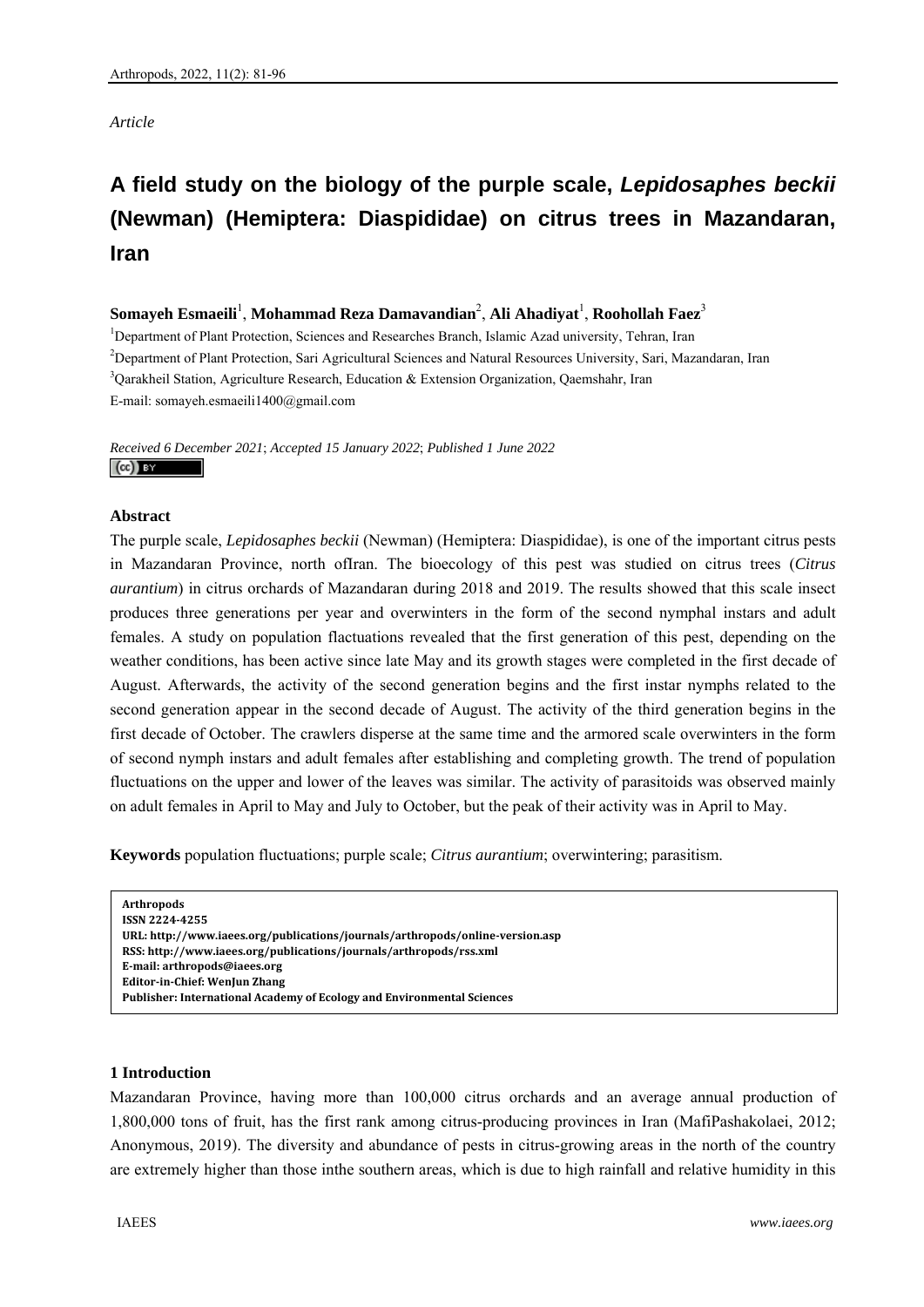region (Ismaili, 2007). Scale insects, such as citrus cottony cushion scale, wax scales, soft scales, and other scales are the most common insects in citrus orchards, especially in the hot and humid months of the year (early June to late October) (Gulan, 2004).

*Lepidsaphes beckii* (Newman) is one of the most important and serious species of scale insectsglobally (tropical and subtropical regions) (Danzig and Pellizari, 1998; Claps et al., 2001; Foldi, 2001; Aly, 2011). It is a polyphagous pest and has been reported almost on 176 genera, belonging to 83 families of plants (Davidson and Miller, 1990; Aly, 2011; Garcia et al., 2016), which most important hosts include mango (*Mangifera indica* Linnaeus) belonging to the family Anacardiaceae, cypress species (*Cupressus* spp.) belonging to the family Cupressaceae, fire croton (*Codiaeum variegatum* (Linnaeus)) belonging to the family Euphorbiaceae, olive (*Olea europaea* (Linnaeus)) belonging to the family Oleaceae, apple (*Malus domestica* (Borkhausen)) and pear (*Pyrus communis* (Linnaeus)) both belonging to the family Rosaceae, and *Citrus* sp. belonging to the family Rutaceae (Watson, 2002; Miller and Davidson, 2005). This pest was first observed on citrus trees in Ramsar area (north Iran) and probably entered from Palestine to Iran in 1937 with citrus seedlings (Davatchii and Taghizadeh, 1954). At the moment, in addition to citrus, *L. beckii* has also been observed on *Camellia sinensis* (L.) Kuntze and *Buxus hyrcana* Pojark (Moghaddam, 2013). The main hosts of this pest in Iran are different species of citrus (Moghaddam, 2013). This pest is distributed from Rudsar city (Gilan Province) to Behshahr city (Mazandaran Province) and rarely Gorgan (Golestan Province), north of Iran.The highest density of this insect is between Tonekabon and Nowshahr cities in Mazandaran Province. Due to its need for subtropical and humid climate, it has not reached other parts of Iran, including the citrus-rich areas of the south (Azmayeshfard, 2014). The purple scale attacks leaves, young shoots, old branches and fruits of citrus trees, causing severe drying of the young leaves and twigs, and the affected area looks like a fire burn, and the severity of its attack is more in the inner and shady parts of the trees, and often a sheet of purple scales is covered on the fruits (Moghaddam, 2013; Damavandian, 2020). The purple scales reproduce as bisexual or parthenogenesis. It usually has up to four generations per year, depending on environmental conditions (Zuniga, 1971; Bénassy et al*.*, 1975; Davidson and Miller, 1990; Gill, 1997). In california, this pest often overwinters in the form of eggs or adult females and in colder regions, overwintering may occur in the egg stage (Watson, 2002).

Number of the purple scale's generations per year varies around the world. For examples, it has four generations in South Africa (Bedford et al., 1998), one to four (mostly three) generations in Egypt (Aly, 2011; El-Amir et al., 2012), 3–4 overlapping generations in California (USA) (Gill, 1997), one generation in Chile (Zuniga, 1971), and two generations in France (Bénassy et al., 1975). The life cycle of this scale lasts about 6– 8 weeks in Australia (Smith et al., 1997). Fadamiro et al. (2008) stated that all stages of *L. beckii* are present throughout the year in citrus orchards of south Alabama, Alabama, USA, indicating overlapping generations, with the highest densities recorded in the early season. Ebeling (1959) stated that *L. beckii* prefers moist areas and is found in shady areas of the tree and on leaves and fruits. Avidov and Harpaz (1969) reported that the developmental period of females and males of the pest in summer is 50 and 44 days, respectively, while it takes about 115 days in winter.

According to the studies and researches carried outon *L. beckii* in Iran, no accurate report has been made on the biology of this scale in Iranso far, and the presented cases are based on conjectures or observations. According to the high population of this pest and its considerable damage, and since farmers and pest control workers should be familiar with its biology and the most sensitive pest stagesto achieve sufficient success (Azmayeshfard, 2014), the present study was conducted to investigate the biology of this pest, its overwintering pattern and its parasitism rate based on the climatic conditions in north of Iran.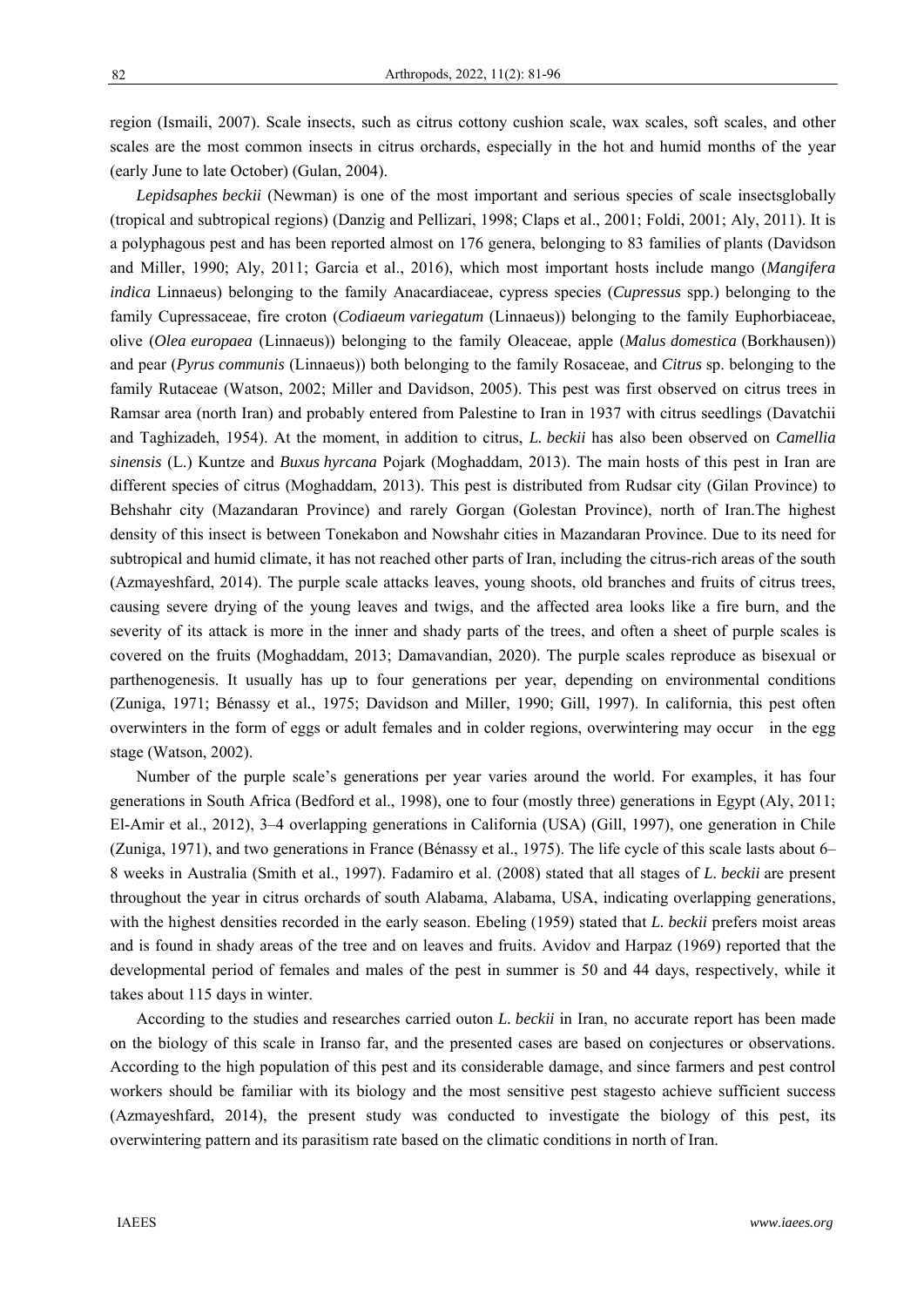#### **2 Materials and Methods**

### **2.1 Location and time of study**

This research was conducted in an area of one hectare located in Amolvicinity in Mazandaran Province (northern Iran) from May 2018 to July 2019.The experiments were performed on 10-year-old *Citrus aurantium* Linnaeus orange trees. The distance between the trees on the rows was 5 m and the distance between the rows was 8m. No insecticides were used in the orchard during the sampling.The geographical characteristics of the studied area included 36° 28' N and 52° 21' E with an altitude of 76 m above Caspian sea level

## **2.2 Sampling and laboratory experiments**

To study of the population and determine the overwintering pattern, samplings were performed for 13 months from 29.05.2018 to 15.07.2019 with a time interval of 10 days during the growing seasons. A total of 39 samples were taken. The sampling method was to select 10 infected citrustrees. Thereafter, 12 leaves from each tree were randomly separated from four geographical directions (each side 3 leaves) once every 10 days. To retain moisture, the samples were packed in polyethylene bags and transferred to the laboratory of Sari University, and stored in a refrigerator at 3 to 4°C until considering. This scale was identified using valid identification keys (Evans et al., 2009; Henderson, 2011; Hang et al., 2018). In the laboratory, the leaf specimens were examined by stereomicroscope and number of the purple scale by age stages (first and second instar nymphs, and adult females) on the upper and lower surfaces of the leaves were counted and recorded. It should be noted that in first instar namphs, males and females are indistinguishable, but in second instar namphs, by removing the insect shield, there were pupae in males, while there wereno pupae in females. Determination of sexes in adulthood was easy, because of free winged males and motionless females under the shields. Moreover, the number of parasitized scales was counted to determine months in which the highest percentage of parasitization occured. The number of parasitized individuals were determined by counting the number of scales that had perforated shields and existed any of the growth stages of the parasitoid lower their shields. In the cases, where the number of scale insects were plenty, a  $2 \times 2$  cm (4 cm<sup>2</sup>) box made of cardboard was used to count the scales (Damavandian, 1994). Also, according to the sampling of leaves in different geographical directions on the tree to estimate the density and population flactuation, the effect of geographical directions on the density of the scale population was evaluated which is necessary for pest management forecasting.

#### **2.3 Statistical analysis**

The obtained data were statistically analyzed using SAS statistical software (version 9.4) and the comparison of the mean data was performed using Duncan's Multiple Range Test at a 5% probability level. Relevant charts were drawn using Excel software (version 2013).

#### **3 Results**

# **3.1 Population flactuationsof different developmental stages of the purple scale on the upper and lower surfaces of the leaves**

## 3.1.1 First instar nymph

Population fluctuations of the first instar nymph during sampling are shown in Fig. 1. As it is clear, the first instar nymph had the highest populationsin four dates. These dates included mid June 2018, mid August 2018, mid October 2018, and late May 2019 with the averages of 1793.5, 919.2, 1451.6, and 1839.7 nymphs per 12 leaves per tree, respectively. According to the flactuations, the population of first instar nymphs had an increasing trend on May  $22^{nd}$  to June  $21^{st}$  and had the most activity in the same time, but except in July  $23^{rd}$  to August  $23^{\text{rd}}$ , its population was lower thanthat occurred in June  $22^{\text{nd}}$  to July  $22^{\text{nd}}$  and August  $23^{\text{rd}}$  to September  $22^{nd}$ . From September  $23^{rd}$  to October  $22^{nd}$ , its population increased again and its population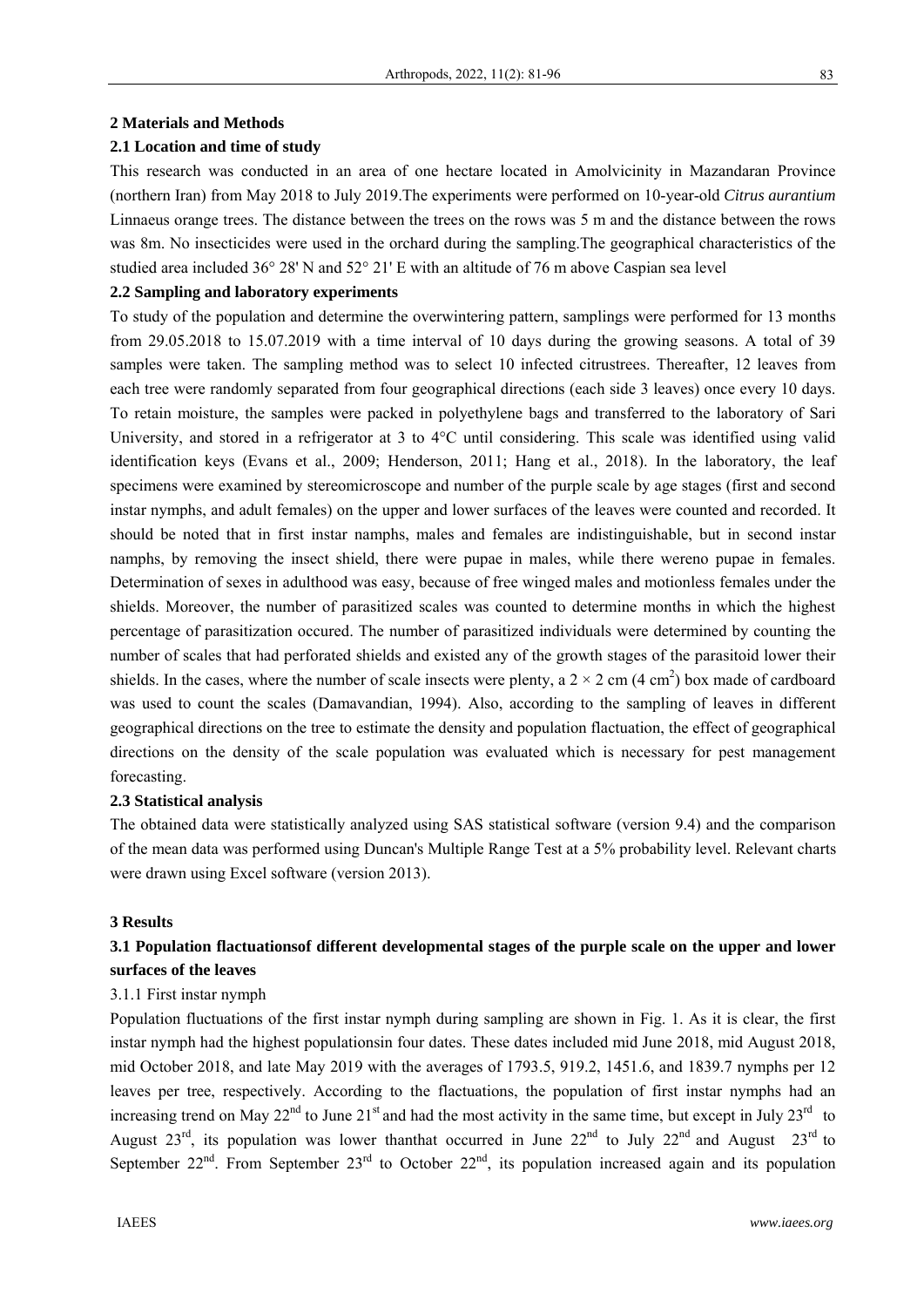gradually decreased from October  $23^{rd}$  to November  $22^{nd}$ , so that the population of the first instar nymph was zero from early January 2019 to late April 2019. The population increased from early May 2019 and reached its highest range on late May 2019 (26.05.2019) and then began to decrease, so that its population reached zero again on 25.06.2019 and 05.07.2019, but began to increase on 15.07.2019. As can be seen in Fig. 1, a comparison of population fluctuations in relation to the temperature changes shows that with a gradual increase in temperature from late April 2018 to early May 2018, the average population of first instar nymph also reached its peak from early June 2018 to mid June 2018 with an increase in temperature from 25 to 26.3°C. An increase in the population of first instar nymphs was observed again from mid July 2018 to early August 2018 with an increase of approximately four degrees in temperature. The population of first instar nymphs reached almost zero with a sharp decrease in temperature from late December 2018 and this trend has continued until late April 2019. Increasing the temperature from late April 2019 to late May 2019 by 11°C caused an increase in population and the average population reached from zero to 983.6 nymphs.



**Fig. 1** Population fluctuations of the first instar nymph of *Lepidosaphesbeckii* on the upper and lower surfaces of citrus leaves at sampling dates.

## 3.1.2 Second instar nymph

According to the population fluctuations of the second instar nymphs of the purple scale (Fig. 2), this nymphal stage was similar to the first instar nymph and had four population peaks in four dates. These dates included late June 2018, early September 2018, late October 2018, and early June 2019 with averages of 332.4, 263.9, 319.5, and 348.3 nymphs per tree, respectively. It is important to note that the population of second instar nymphs was lower than that of first instar nymphs.In this nymphal stage, similar to the previous stage, the trend of fluctuations in the population of nymphs was increasing from April 21 $^{\text{st}}$  to May 21 $^{\text{st}}$ , 2018. With the increase of temperature in May  $21<sup>st</sup>$ –June  $22<sup>nd</sup>$ , the population started to increase, so that it reached its highest level in the last June (28.06.2018). From early July 2018 to late July 2018, the population decreased, but reached its peak again on early September 2018 (01.09.2018). The population of the second instar nymphs has decreased until September  $22<sup>nd</sup>$ , but it has started to increase again on early October 2018 (01.10.2018), so that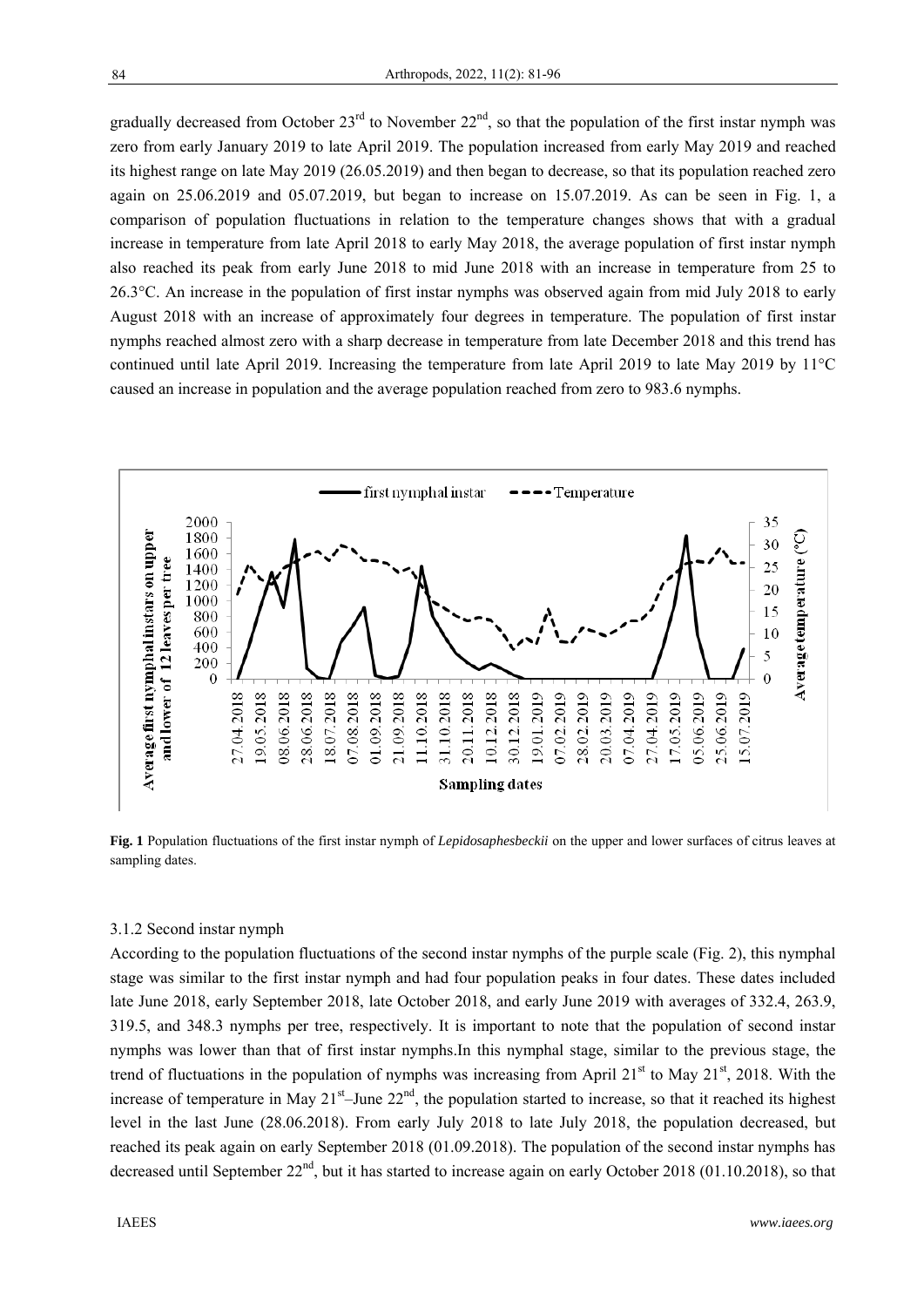it reached its peak on late October 2018 (31.10.2018). The trend of decreasing and increasing the population with low rates continued on 10.11.2018 and 20.11.2018 and from late November 2018 (22.11.2018) to late January 2019 (22.01.2019). Its decreasing trend started from late January 2019 and reached zero on late March 2019 (20.03.2019) and this trend continued until 27.04.2019. The population of nymphs has started to increase from early May 2019 and reached its peak on early June 2019. The population had a decreasing trend from this time to mid July 2019. According to the diagram presented in Fig. 2, the increase in temperature from 21.2°C on late May 2018 to 27.8°C on late June 2018 caused an increase in the average population from 90.4 to 175.5 nymphs. From late July 2018 to early September 2018, although we saw a decrease of almost three Celsius degrees in temperature, the average population was increasing. With the gradual decrease of temperature from early October 2018 to late March 2019, the general trend of population fluctuations has been decreasing. With increasing temperature from 23.6 to 26.4°C from mid May 2019 to early June 2019, the average population of second instar nymphs also increased.



**Fig. 2** Population flactuationsof the second instar nymph of *Lepidosaphesbeckii* on the upper and lower surfaces of citrus leaves at sampling dates

## 3.1.3 Adult female

The trend of population fluctuations of adult females of *L. beckii* was different from those occurred in nymphs (Fig. 3), because it had less intense population fluctuations and has been present in nature almost all year round. At this growth stage, three population peaks were observed on late November 2018, early March 2019, and early June 2019 with averages of 981.8, 569.8, and 423.0 females per tree, respectively. From April 21<sup>st</sup> to May 21<sup>st</sup>, the trend of adult female population fluctuations on trees was decreasing. On late May 2018 (29.05.2018), its population began to increase with the warming of the weather until late June 2018. Population fluctuations continued with a relatively decreasing trend until early August 2018. On mid August 2018 (17.08.2018) and early September 2018 (01.09.2018), an increase in population was observed. The decreasing trend of the population was followed from mid September 2018 to mid October 2018, but from mid October 2018, the population started to increase, so that reached its peak on early November 2018 (30.11.2018). Since then, the population has fluctuated and decreased, so that again peaked on early March 2019 (10.03.2019). From late February 2019 to mid May 2019, the trend of population fluctuations was decreasing. On late May 2019 (26.05.2019), the population started to increase again and reached its peak on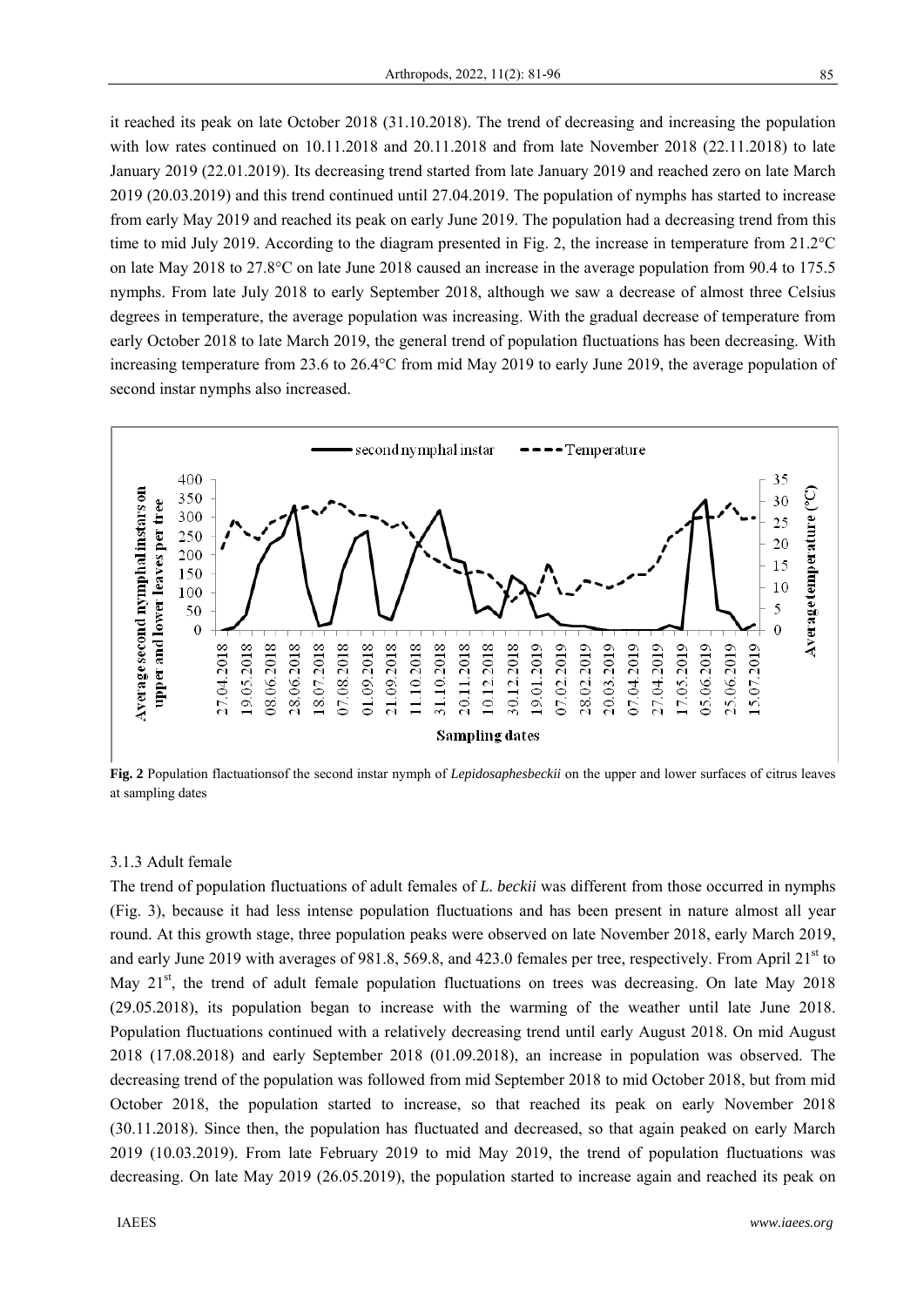05.06.2019 but from then the trend was declining until mid July 2019. The graph of adult female population fluctuations in Fig. 3 shows that with increasing temperature from 21.2°C on late May 2018 to 27.8°C on late June 2018, the average adult female population has increased from 14 to 122.9 females. Also, with the gradual decrease of temperature on early October 2018 to late March 2019, we observed that the peak of the population on late November 2018 (30.11.2018) and the high average population until late December 2018 (30.12.2018), despite its relative decrease, which indicates thatthe overwintering of this pest wasin the form of adult females and some extent a second instar nymphs. The increase in temperature from March  $21<sup>st</sup>$  to April  $20<sup>th</sup>$  and May  $22<sup>nd</sup>$  to June  $21<sup>st</sup>$  caused an increase in the average population of adult females in these times.



**Fig. 3** Population flactuationsof the adult female of *Lepidosaphesbeckii* on the upper and lower surfaces of citrus leaves at sampling dates

#### 3.1.4 Parasitized scales

The trend of fluctuations in the population of parasitized scales, in other words, the activity of parasitoids of *L. beckii* is shown in Fig. 4. As can be seen, the trend of parasitic insect population fluctuations was increasing from late April 2018 to early May 2018, but was decreasing onmid May 2018 (19.05.2018). The trend of parasitized scale population fluctuations was increasing from late May 2018 to late September 2018. This indicates that the activity of parasitoids increased during this period. The population of parasitized insects has started to decrease from early October 2018, so that it reached the lowest value on late January 2019 (28.01.2019), and parasitoids had little activity with decreasing temperature and their activity reached its lowest point with the peak of cold. The activity of parasitoids has started again from17.02.2019, and their activity has increased until early March 2019, and the increasing and decreasing fluctuations with low range continued until late April 2019. On early May 2019 (07.05.2019), the population of parasitized scales increased, but the activity of parasitoids gradually decreased from mid May 2019, so that the population of parasitized insects was greatly reduced on mid June 2019 (15.06.2019). There was an increasing trend from late June 2019 to mid July 2019. Population and temperature fluctuations in Figure 5 show that the increase in temperature from late April 2018 to early May 2018 caused an increase in the average number of parasitized scales, although, despite the increase in temperature to late June 2018, the trend of parasitized scales population fluctuations was decreasing. With the increase of temperature on the mentioned date until late July 2018, the number of parasitized scales increased, despite the relative decrease of temperature from late July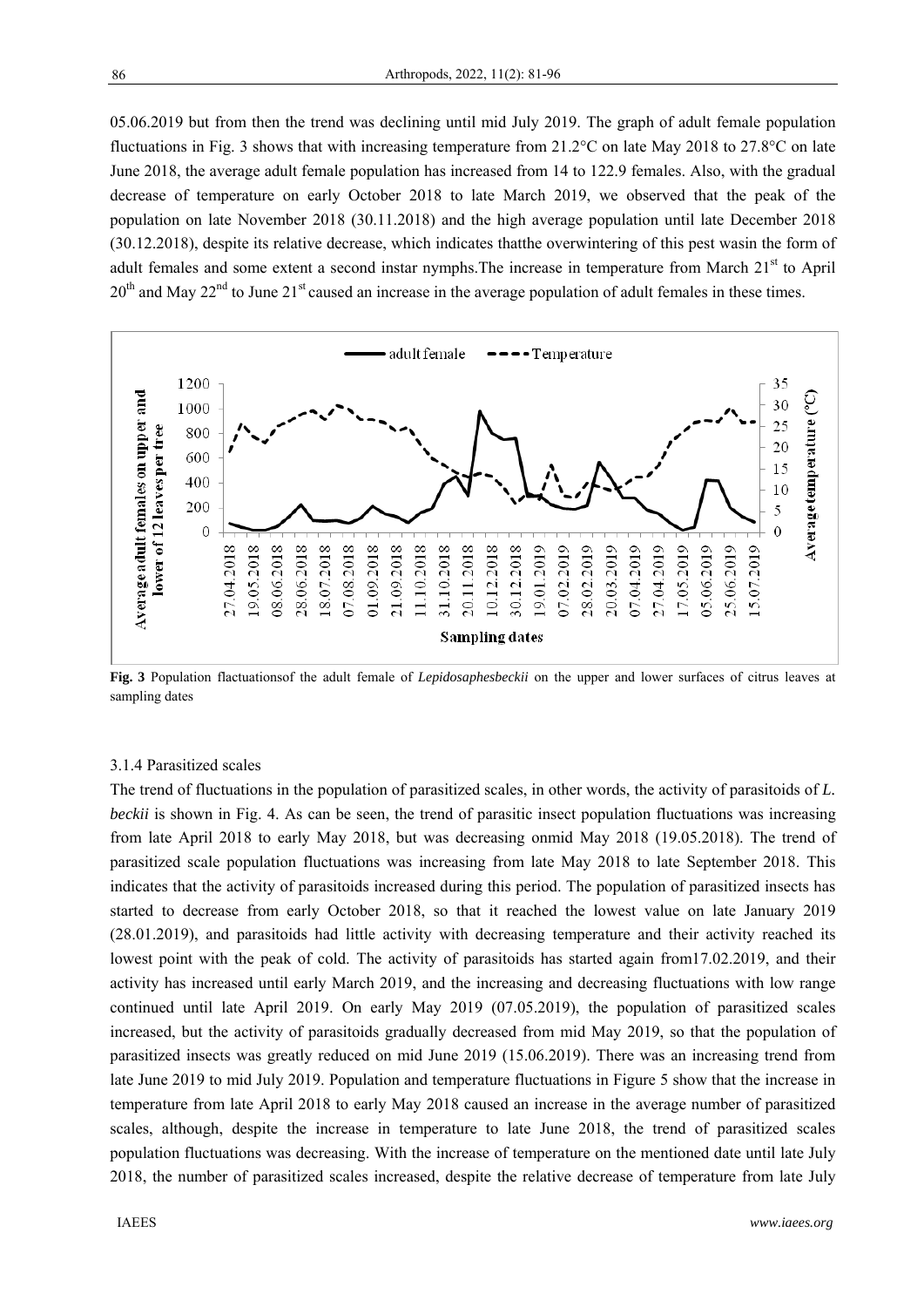2018 to late September 2018, the number of parasitized scales was increased.The decrease in temperature from early October 2018 caused a decrease in the number of parasitized scales, and this decreasing trend continued with the decrease in temperature until mid February 2019. The increase in temperature on early May 2019 (07.05.2019) caused an increase in the number of parasitized scales (the average of 29 parasitized females), although the number of parasitized scales decreased with increasing temperature, although on mid July 2019 (15.07.2019), with a relative increase in temperature, the numberofparasitized scales have increased.



**Fig. 4** Population fluctuations of the parasitized scales of *Lepidosaphesbeckii* on the upper and lower surfaces of citrus leaves at sampling dates.

## **3.2 Evaluation of parasitism of** *L. beckii* **on the upper and lower surfaces of citrus leaves**

The percentage of parasitism of *L. beckii* on the upper and lower of citrus leaves is presented in Table 1. It should be noted that most of the parasitized scales were adult females. According to the obtained results, the highest percentage of parasitism on the upper of leaves was obtained on mid May 2019 (17.5.2019) at the rate of 63.20%, followed by late September 2018 (21.09.2018), mid May 2018 (19.05.2018), and early October 2018 (01.10.2018) with 51.05, 50.88, and 49.86% parasitism, respectively. On the other hand, the lowest rate of parasitism occurred on 30.12.2018 and 15.06.2019 with 0.54 and 0.80%, respectively.

Regarding the rate of parasitism on the lower of the leaves, the highest rate was obtained on mid May 2018 (19.5.2018) with 55.00%, followed bythe dates of 21.09.2018, 01.10.2018, and 17.05.2019 with 47.03, 46.26, and 46.12% of parasitism, respectively. Also, the lowest rate of parasitism on the lower of the leaves was obtained on mid June 2019 (15.06.2019) with 0.41%, followed by late December 2018 (30.12.2018) with 0.75%. Comparison of the total mean between the percentage of parasitism on the upper and lower of the leaves showed that the mean percentage of parasitism between the upper and the lower of the leaves did not differ significantly ( $t = 1.57$ ,  $df = 44$ ,  $sig = 0.123$ ).

**Table 1** The rate of parasitism (%) of *Lepidosaphes beckii* on the upper and lower surfaces of the leaves on sampling dates.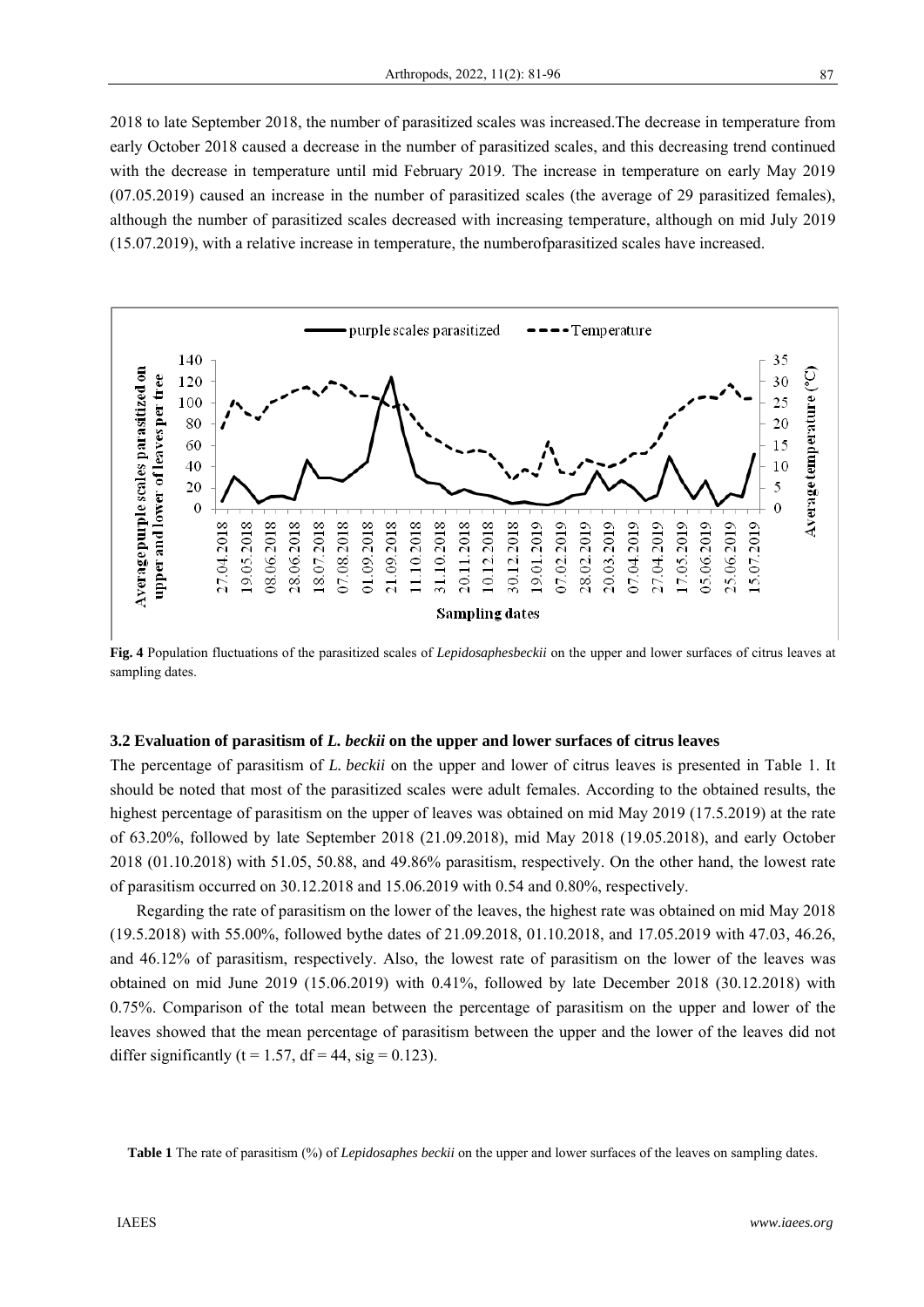|               | Parasitism (%) |       |                                              | Parasitism (%) |        |
|---------------|----------------|-------|----------------------------------------------|----------------|--------|
| Sampling date | Upper          | Lower | Sampling date                                | Upper          | Lower  |
| 27.04.2018    | 6.35           | 12.45 | 30.12.2018                                   | 0.54           | 0.75   |
| 09.05.2018    | 43.93          | 34.31 | 09.01.2019                                   | 1.81           | 2.04   |
| 19.05.2018    | 50.88          | 55.00 | 19.01.2019                                   | 1.00           | 2.29   |
| 29.05.2018    | 17.16          | 24.47 | 28.01.2019                                   | 1.05           | 1.94   |
| 08.06.2018    | 18.46          | 18.15 | 07.02.2019                                   | 2.63           | 3.69   |
| 18.06.2018    | 8.09           | 9.23  | 17.02.2019                                   | 5.63           | 7.37   |
| 28.06.2018    | 3.15           | 3.94  | 28.02.2019                                   | 4.77           | 8.02   |
| 08.07.2018    | 33.16          | 30.28 | 10.03.2019                                   | 5.90           | 5.68   |
| 18.07.2018    | 24.59          | 23.96 | 20.03.2019                                   | 4.04           | 3.78   |
| 28.07.2018    | 33.89          | 15.64 | 28.03.2019                                   | 8.82           | 8.54   |
| 07.08.2018    | 30.08          | 22.92 | 07.04.2019                                   | 7.40           | 5.80   |
| 17.08.2018    | 23.20          | 23.74 | 17.04.2019                                   | 3.60           | 4.58   |
| 01.09.2018    | 16.96          | 17.56 | 27.04.2019                                   | 7.91           | 6.78   |
| 11.09.2018    | 37.94          | 39.78 | 07.05.2019                                   | 47.70          | 31.75  |
| 21.09.2018    | 51.05          | 47.03 | 17.05.2019                                   | 63.20          | 46.12  |
| 01.10.2018    | 49.86          | 46.26 | 26.05.2019                                   | 15.76          | 17.86  |
| 11.10.2018    | 17.26          | 16.23 | 05.06.2019                                   | 5.80           | 5.65   |
| 21.10.2018    | 9.64           | 13.70 | 15.06.2019                                   | 0.80           | 0.41   |
| 31.10.2018    | 5.54           | 5.48  | 25.06.2019                                   | 6.92           | 5.90   |
| 10.11.2018    | 2.39           | 3.49  | 05.07.2019                                   | 7.71           | 7.60   |
| 20.11.2018    | 4.72           | 7.25  | 15.07.2019                                   | 45.09          | 31.63  |
| 30.11.2018    | 1.49           | 1.19  | $\operatorname{\mathsf{Total}}$ mean $^\ast$ | 16.46a         | 15.17a |
| 10.12.2018    | 1.84           | 1.17  |                                              |                |        |
| 20.12.2018    | 1.08           | 1.25  |                                              |                |        |

\*Same letters in a total mean row do not indicate a significant difference.

# **3.3** The effect of cardinal directions on the number of different developmental stages of *L. beckii* on the **upper and lower surfaces of the leaves**

Based on the results obtained from the analysis of variance, cardinal directions had a statistically significant effect on the number of different developmental stages of *L. beckii* settled on the upper and lower surfaces of the leaves in seven of 10 studied trees (Table 2). The results of the mean comparison showed that in five of 10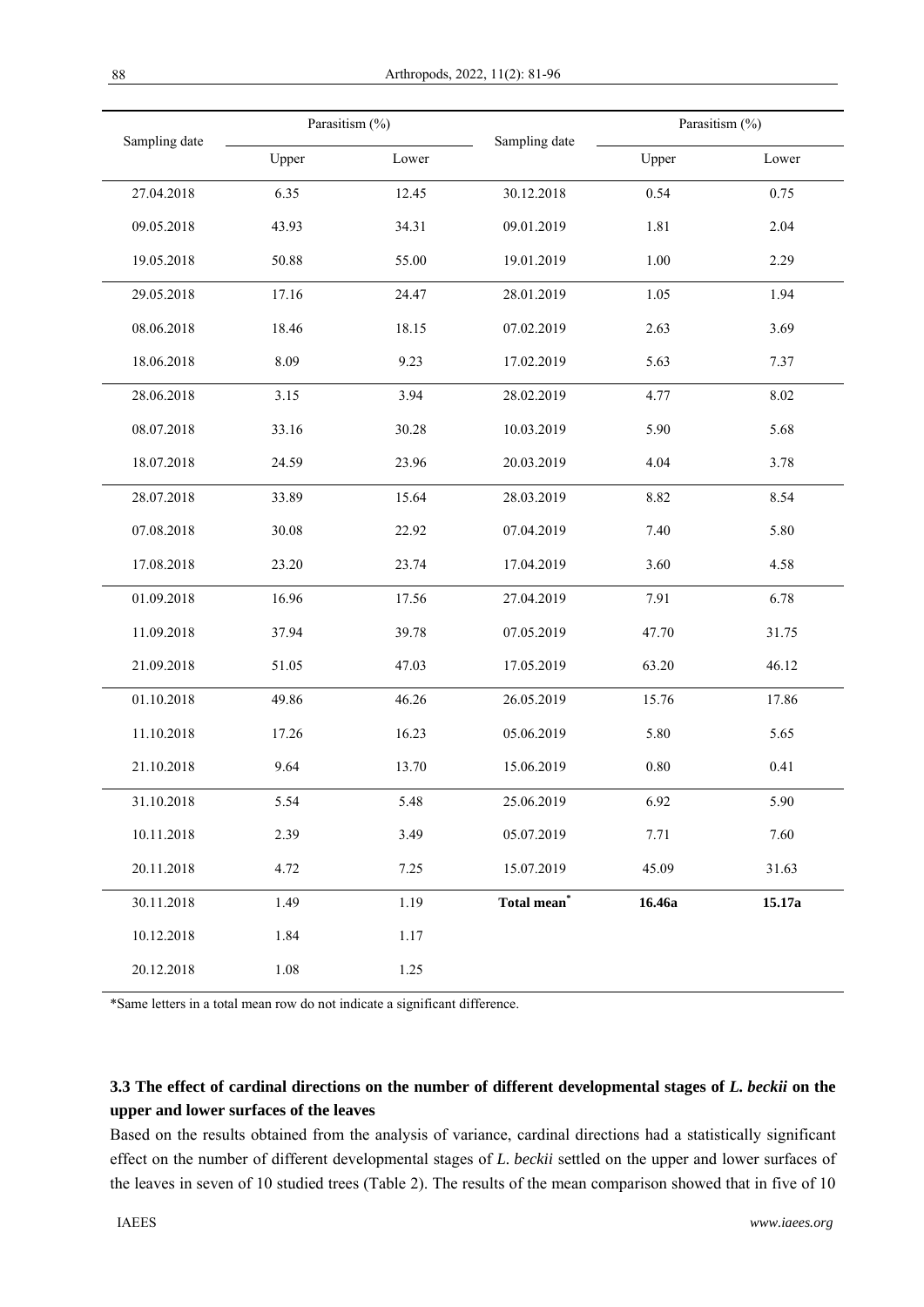trees (numbers: 4, 5, 6, 7, and 8), the highest number of scales was settled in the north direction, while in trees 2 and 10, the highest number of scales were settled in the south direction and in trees 3 and 9, the highest number of scales were counted in the east direction. According to the results, only in one tree (No. 1), the highest number of scales was observed in the west direction. Also, the results of the mean comparison showed that the lowest number of scales settled on the upper and lower of the leaves were counted in the west (5 trees) and south (4 trees) directions. As can be seen from the results, the highest number of *L. beckii* were settled in the north direction of the trees, which was not significantly different from that in the east direction, while the lowest number was observed in the west and south directions, which were in a statistical group and had significant differences with two other directions.

| Number of trees | Cardinal direction <sup>+</sup> |         |          |         | F value              |
|-----------------|---------------------------------|---------|----------|---------|----------------------|
|                 | North                           | South   | East     | West    |                      |
| $\mathbf{1}$    | 94.89c                          | 86.50c  | 121.17b  | 169.17a | $3.63*$              |
| $\sqrt{2}$      | 84.28a                          | 87.17a  | 65.39b   | 38.17c  | $5.82***$            |
| $\mathfrak{Z}$  | 84.50c                          | 90.89c  | 154.28a  | 129.56b | $3.61*$              |
| $\overline{4}$  | 152.11a                         | 74.17c  | 98.72b   | 36.28d  | $7.20***$            |
| 5               | 135.94a                         | 57.11c  | 95.89b   | 65.61c  | $8.64***$            |
| $\sqrt{6}$      | 133.17a                         | 93.17bc | 110.50ab | 64.61c  | $0.77$ <sup>ns</sup> |
| 7               | 145.17a                         | 89.94b  | 130.50a  | 95.22b  | $2.11*$              |
| $\,8\,$         | 134.06a                         | 63.44c  | 96.83b   | 61.83c  | $7.70***$            |
| $\mathbf{9}$    | 98.44ab                         | 66.11c  | 116.39a  | 86.83bc | 1.23 <sup>ns</sup>   |
| 10              | 66.94abc                        | 81.89a  | 75.50ab  | 41.44c  | 2.58 <sup>ns</sup>   |
| mean            | 112.95ab                        | 79.04c  | 106.25b  | 78.87c  | $3.58*$              |

**Table 2** Mean comparison of the number of different developmental stages of *Lepidosaphes beckii* (first, second instar nymphs and adult female) settled on the upper and lower surfaces of the leaves in different cardinal directions in the studied trees.

ns shows no statistically significant difference between cardinal directions ( $p$ >0.05); \* and \*\*show statistically significant differences between cardinal directions at the 5% and 1% probability level, respectively.

ǂ Different letters in each row indicate a significant difference between cardinal directions.

## **3.4 The effect of cardinal directions on the parasitism of** *L. beckii*

Because the rate of parasitism of *L. beckii* in July-August, August-September, and September-October 2018 and April-May 2019 was higher than other dates, so the effect of cardinal directions on the rate of parasitism was evaluated in those period of times. As the results in Table 3 show, the effect of cardinal directions in the two sampling dates (21.09.2018 and 01.10.2018) on the number of parasitized scales was statistically significant. In the 12 sampling dates studied, the highest number of parasitized scales in the seven dates was related to the east direction, while in the five dates, the highest number of parasitized scales was observed in the north direction of the trees. On the other hand, the lowest number of parasitized scales counted in the six sampling dates was related to the west direction and in the other four dates, the lowest number of parasitized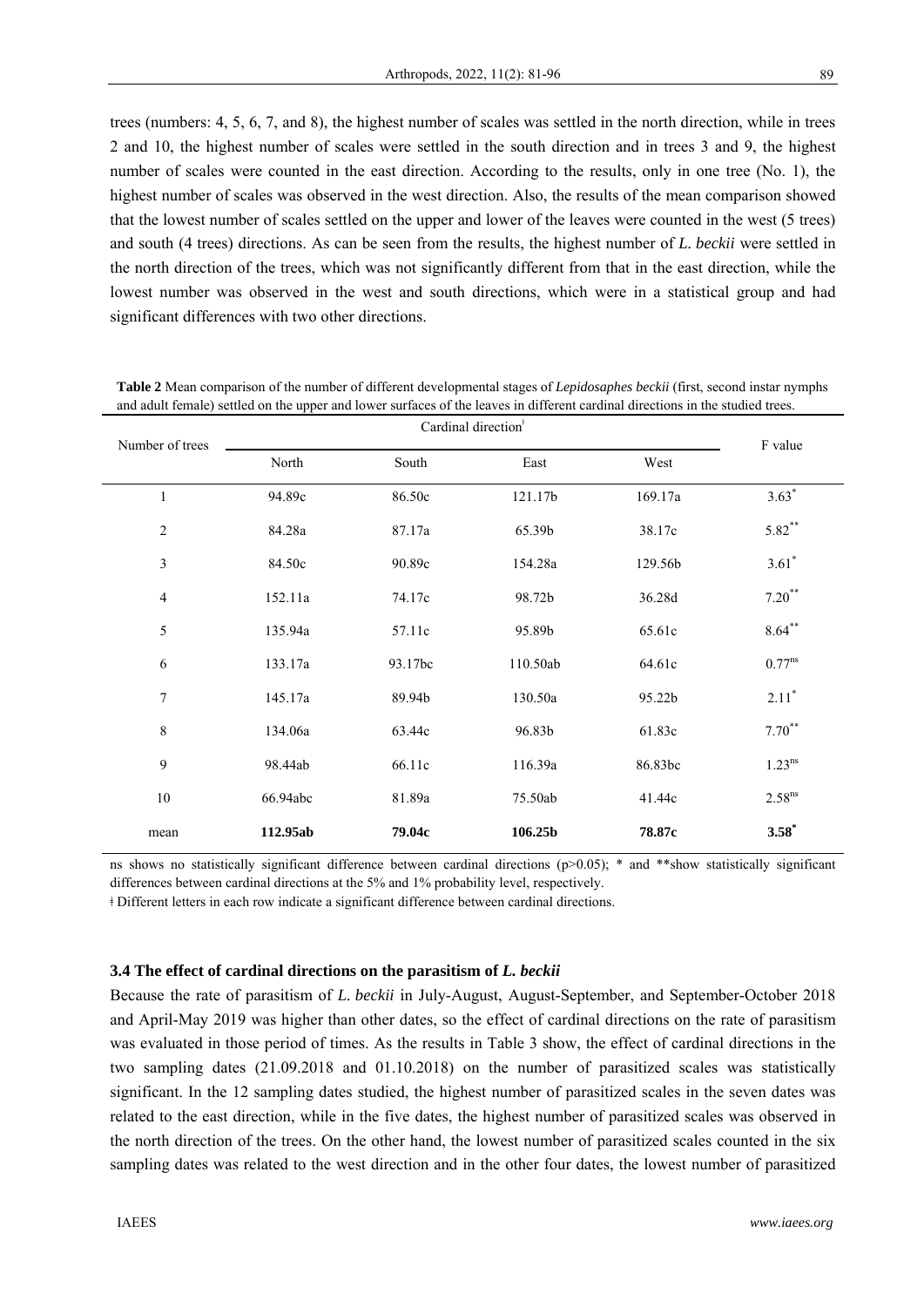scales was counted in the south direction. According to the results, the highest number of parasitized scales was counted on 21.09.2018 in the east direction with an average of 19.20 per tree and the lowest number was observed on 27.04.2019 in the south direction with an average of 0.50 per tree.

| $v = 0$       |        | Cardinal direction | $* *$  |        |                      |
|---------------|--------|--------------------|--------|--------|----------------------|
| Sampling date | North  | South              | East   | West   | F value              |
| 28.07.2018    | 2.50a  | 1.60a              | 3.30a  | 5.10a  | $0.70$ <sup>ns</sup> |
| 07.08.2018    | 2.70a  | 2.50a              | 2.50a  | 2.40a  | 0.54 <sup>ns</sup>   |
| 17.08.2018    | 3.80a  | 6.30a              | 6.30a  | 2.90a  | $0.77^{ns}$          |
| 01.09.2018    | 5.50a  | 5.50a              | 5.50a  | 4.10a  | 0.27 <sup>ns</sup>   |
| 11.09.2018    | 11.70a | 10.30a             | 12.30a | 15.30a | $0.68$ <sup>ns</sup> |
| 21.09.2018    | 11.90c | 15.80b             | 19.20a | 16.50b | $2.53*$              |
| 01.10.2018    | 11.30a | 7.30b              | 11.30a | 7.20b  | $1.94*$              |
| 11.10.2018    | 4.40a  | 3.60a              | 4.50a  | 2.20a  | 1.21 <sup>ns</sup>   |
| 21.10.2018    | 3.40a  | 2.80a              | 4.00a  | 2.90a  | 0.51 <sup>ns</sup>   |
| 27.04.2019    | 1.60a  | 0.50a              | 0.60a  | 16.0a  | $3.94^{ns}$          |
| 07.05.2019    | 4.40a  | 4.60a              | 6.30a  | 4.70a  | $0.93^{ns}$          |
| 17.05.2019    | 2.70a  | 2.50a              | 2.50a  | 2.40a  | 0.03 <sup>ns</sup>   |

**Table 3** Mean comparison of the number of parasitized scales of *Lepidosaphes beckii* in different cardinal directions of 10 trees in the studied sampling dates.

ns shows no statistically significant difference between cardinal directions  $(p>0.05)$ ; \* shows a statistically significant difference between cardinal directions ( $p$ <0.05).

\*\* Different letters in each row indicate a significant difference between directions at the 5% probability level.

## **4 Discussion**

The results of the population fluctuations of nymphs and adult scales of *L. beckii* showed that this pest has three complete generations in the climate of Mazandaran province. While the results of Watson (2002) showed that *L. beckii* has up to 4 generations per year depending on environmental conditions. Numerous studies have shown that this pest has 1 to 4 generations depending on climatic conditions (Zuniga, 1971; Bénassy et al., 1975; Davidson and Miller, 1990; Gill, 1997). Debach and Landi (1961) mentioned that it takes about two months to complete one generation of this insect on lemon and it had about 6 generations per year. They also stated that this pest produces approximately 2 and a half to 4 generations per year, depending on the annual climate fluctuations in the coastal areas of Southern California. Bedford et al. (1998) reported that the pest has four generations per year in South Africa. Habib et al. (2009) noted that *L. beckii* has four generations per year and tends to accumulate in shady areas of citrus trees. Ebeling (1959) stated that the purple scale prefers moist areas and is found in shady areas of the tree and on leaves and fruits. In the present study, the highest number of *L. beckii* settled on the upper of the leaves and in shady areas of tree in the north and east directions of the trees, which is in the agreement with the above research findings. Avidov and Harpaz (1969) reported that the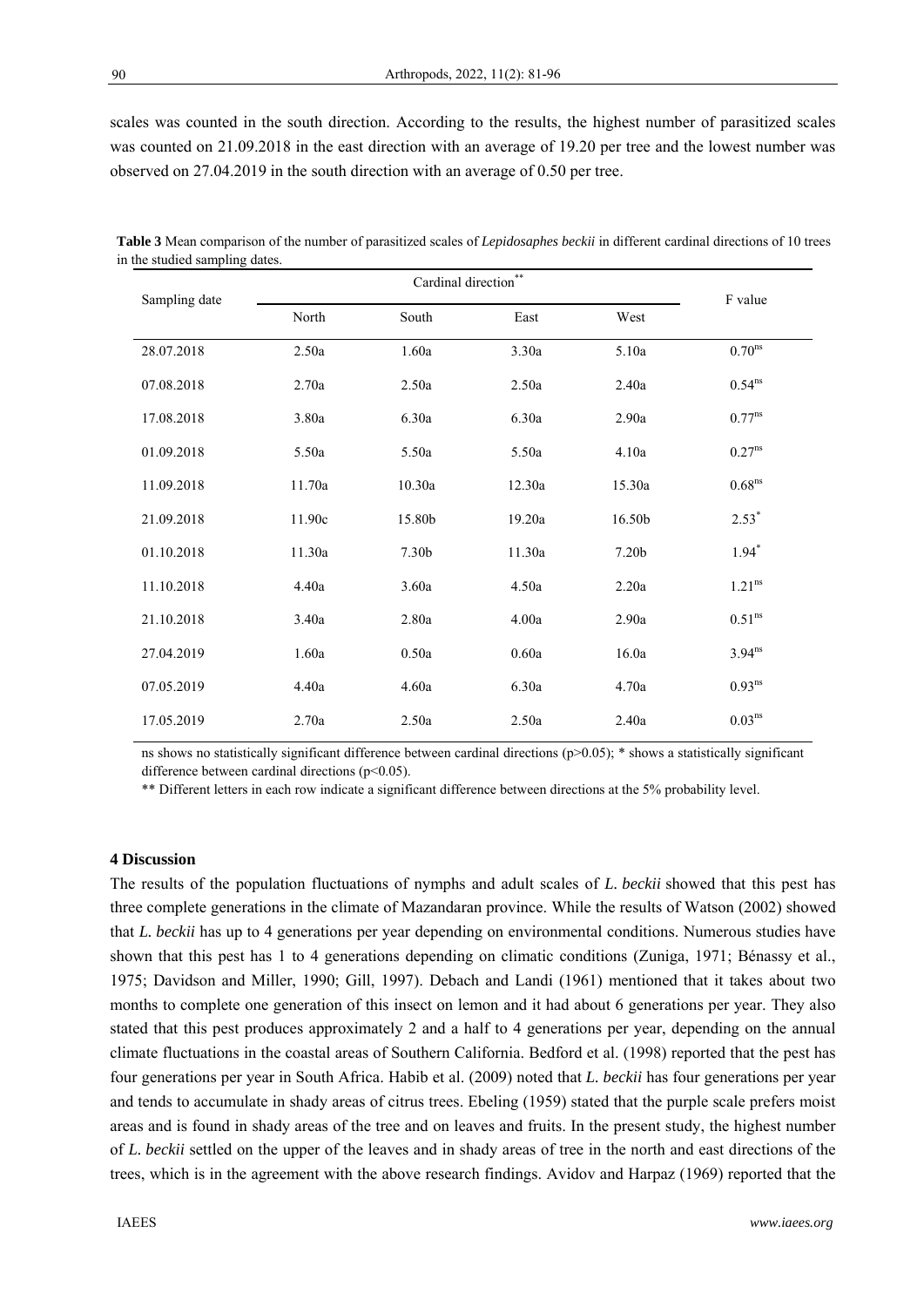developmental periods of the pest in females and males in summer are 50 and 44 days, respectively, while in winter it takes about 115 days. They mentioned that the temperature threshold for the development of this scale is 8ºC, and 1104 degree days is needed to produce a generation. They also stated that the pest prefers trees with thick leaves and settles more on the upper of leaves and fruits than young branches. We also observed high density of *L. beckii* population on the leaves than the branches and more on the young branches than old branches (Authors' observations). Avidov and Harpaz (1969) also found that the females settled on the fruit produced more nymphs than the females settled on the leaves. El-Amir et al. (2012) reported that the upper leaf surface harbored heavier infestation of *L. beckii* compared with the lower one in both years (April, 2004 to March, 2006). In the present study, the population density of different developmental stages of *L. beckii* on the upper of the leaves was higher compared to density on the lower of the leaves, which is in agreement with the findings of the above study. The results of El-Sayed Darwish (2020) on the population density of *L. beckii* on Valencia orange trees in two consecutive seasons showed that the average number of different developmental stages of male and female on the upper of the leaves is higher than that on the lower of the leaves, which is consistent with the results of the present study. Smith et al. (1997) reported that the life cycle of this scale in Australia lasts about 6–8 weeks. Moghadam (2017) and Damavandian (2020) reported that *L. beckii* has 2 to 3 generations per year in northern Iran, based on their observations. As mentioned, the present study found that this pest has four generations per year, Since Aly (2011) reported that *L. beckii* has three generations per year on mango in Egypt, our results is consistent with that study. This researcher also stated that the maximum and minimum temperatures had a significant effect on the population of *L. beckii* and its parasitoid, *Aphytis lepidosaphes* Compere, while relative humidity had no significant effect. In present stusy, population flactuations revealed that the first generation of this pest, depending on the weather conditions, has been active since late May and its growth stages were completed in the first decade of August. Afterwards, the activity of the second generation begins and the first instar nymphs related to the second generation appear in the second decade of August. The activity of the third generation begins in the first decade of October. The first instar nymph had the highest populations in four dates included mid June 2018 (1793.5 nymphs), mid August 2018 (919.2 nymphs), mid October 2018 (1451.6 nymphs), and late May 2019 (1839.7 nymphs). The second instar nymphs of the purple scale had four population peaks in four dates included late June 2018 (332.4 nymphs), early September 2018 (263.9 nymphs), late October 2018 (319.5 nymphs), and early June 2019 (348.3 nymphs). Adult females of *L. beckii* was different from those occurred in nymphs, because it had less intense population fluctuations and has been present in nature almost all year round. Adult females had three population peaks on late November 2018 (981.8 females), early March 2019 (569.8 females), and early June 2019 (423.0 females). Moustafa (2012) showed that this pesthad two population peaks on citrus trees in Egypt and the maximum population of this scale was during July. Stathas et al. (2015) reported three population peaks of *L. beckii* in June, August and October. Drazet al.(2011) recorded three peaks of overlapping generations per year. They reported that in the first year, the infestation peaks were on early May, early September, and mid November, and in the second year on late April, midOctober, and late November, respectively. In their study, the highest population densities were recorded in March and April, which then declined to August, then increased again in September, October and November. The researchers also noted that there was a positive correlation between mean temperature and population density of *L. beckii*. In the present study, the infestation peak was on late May, mid June, mid August, and mid October. Aly (2011) stated that the population density of *L. beckii* nymphs and adults peaked on mid September, 2009, and mid October, 2010.Damavandian (2020) stated that the nymphs of the first generation emerge in the middle June, the nymphs of the second generation emerge in the late August, and in some years the nymphs of the third generation emerge in the middle November. The nymphs are very small and yellow, and as soon as they find a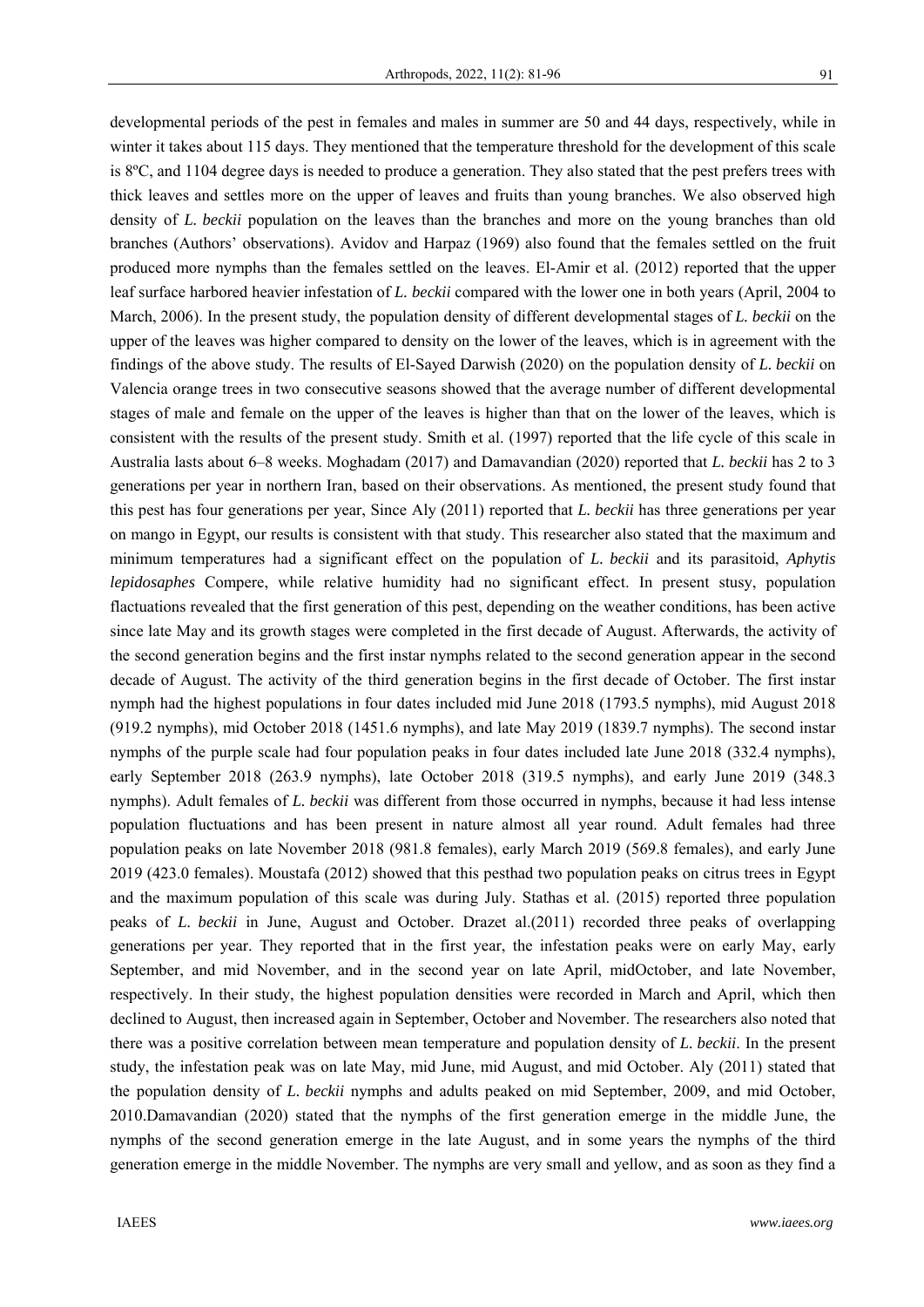suitable place to feed, they feed on the sap with a snout, and their legs decay. Draz et al. (2011) indicated Positive strong correlations between daily minimum and daily mean of temperature and total counts of *L. beckii* population. Therefore, considering the different climatic conditions of countries and studies on different plant hosts, the observed difference between the present study and the above studies can be justified. We also observed that the population of second instar nymphs was lower than that of first instar nymphs. It can be due to climate conditions at initiation time of the generation (personal notes).

The study of fluctuations in the population of *L. beckii* in 2018 and 2019 showed that the overwintering of this insect was in the form of second instar nymphs and an adult female. Of course, it should be noted that in some cases, samples of nymphs of younger ages were observed that for some reason could not reach older ages, most likely these nymphs were created during the last reproductive period of female insects or the place of stabilization has not been suitable for them, but what was certain is that decreasing the ambient temperature and cold had a greater lethal effect on younger nymphs, although *L. beckii* showed great resistance to adverse environmental conditions and suffered many losses while continuing and surviving its generation. A large number of adult females and a lesser number of second instar nymphs have passed winters and have grown very slowly for seven months, from late October to mid May, and when the weather was favorable, they became adult insects and started reproducing (first generation) in the next year. Watson (2005) reported that this pest often overwinters in the form of eggs or adult females in UK. She showed that it overwinters in colder regions in the form of eggs. Moghadam (2017) and Damavandian (2020) stated that this pest usually overwinters in the form of second instar nymphs and adult females in Iran. The results of present study agree partially with the results of above researches.

Damavandian (2020) reported active parasitoids on *L. beckii* in citrus orchards of northern Iran, which include *Aphytis lepidosaphes* (Compere), *A. chrysomphali* (Mercet), *A. proclia* (Walker), *Encarsia citrinus* (Craw), *E. aurantii* (Howard), *E. fasciata* (Malenotti), *E. berlesei* (Howard), *Ablerus atomon* (Walker) (Hymenoptera: Aphelinidae) and *Comperiella bifasciata* (Howard) (Hymenoptera: Encyrtidae). It should be noted that by sampling the parasitoids observed in the study area, *Aphytis* spp. was identified as an active parasitoid, which previously reported as the parasitoids of this pest in the citrus orchards by damavandian (2020). Also, Feli Kohikheili et al. (2013) reported *Aphytis* spp. as common parasitoids of *L. beckii* in citrus orchards of northern Iran on August and September. Acorrding to above findings and Aly (2011), Moustafa (2012) and El-Sayed Darwish (2020) that reported *A. lepidosahpes* and *A. chrysomphali* as two dominant parasitoids of *L. beckii*, therefore, these two species can be the dominant and identified parasitoids in the present study. The results of the present study showed that the maximum number of parasitized scales by the parasitoid wasp (124.2 per 10 leaves) was observed in the late September 2018.Moustafa (2012) reported that the number of parasitized scales by *Aphytis lepidosaphes* reached a maximum (25 per 30 leaves and 15 branches) during July and December of the first year, while in the second year it reached a maximum (28 per 30 leaves and 15 branches) during July. The results of the present study also showed that parasitism by *A. chrysomphali* reached a maximum during May  $17<sup>th</sup>$ , 2019 (63.2% on the upper of the leaves and 46.12% on the lower of the leaves). Also in the late September 2018, the rate of parasitism was high (51.05% on the upper of the leaves and 47.03% on the lower of the leaves). Minimum parasitism was observed in the late December 2018 (0.54% on the upper of the leaves and 0.75% on the lower of the leaves). Abd-Rabou (1997) stated that the total parasitism of *L. beckii* was maximized by aphelinid species (*Encarsia* sp.) during August in Behira and Giza in Egypt. The results of the present study showed that the highest parasitism rate occurred in spring followed by summer and the lowest rate was recorded in winter. Moustafa (2012) showed that the simple correlation between the population of *A. lepidosaphes*, maximum, minimum temperatures, % of relative humidity and the mean number of *L. beckii* were significant or highly significant. El-Sayed Darwish (2020)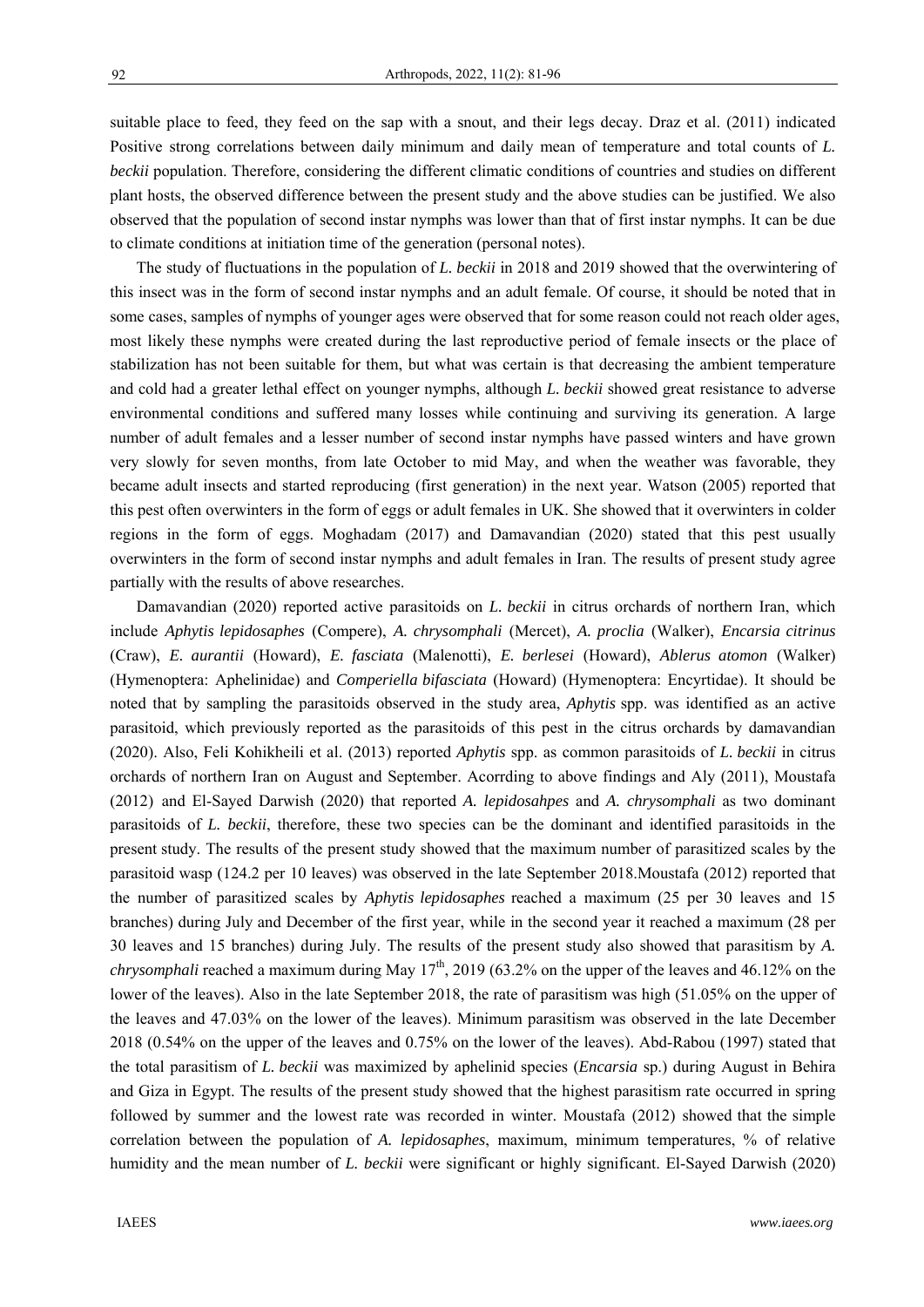reorted that the rate of parasitism by *A. lepidosaphes* reach maximum in summer, because environmental conditions prevailing throughout summer are the most favorable for the development of parasites and its population increase. As it mentioned, in the present study, the effect of parasitism was high in late summer, early autumn, and mid-spring, while minimal parasitism was observed in winter. Moustafa (2012) stated that the effect of parasitism was low during summer and winter, while it was high during autumn.This reached a peak in October and minimum parasitism occurred in February. Aly (2011) stated that during 2009 and 2010 no parasitism on *L. beckii* occurred during January and February, but it persisted in small numbers until late summer and peaked in early autumn, 25 and 31 per 60 leaves in 2009 and 2010, respectively.It seems that in the present study, spring and summer were the most favorable seasons for the development and activity of the parasitoid.

In the present study, most of the parasitized specimens were adult females and the parasitism percentage on the upper surface was higher than that on the lower surface. El-Sayed Darwish (2020) stated that the parasitoid, *A. lepidosaphes* had a significant preference for the older host stages of *L. beckii*. This researcher reported that the highest parasitism percentage were observed on the gravid females of *L. beckii* in both upper and lower surfaces, While the lowest rates of parasitism were recorded on the 2<sup>nd</sup> male and female instars. El-Sayed Darwish (2020) reported that parasitism percentages in upper surface of the Valencia orange leaves were superior to the lower surface. Damavandian (2008) reported that the aphelinid parasitoids prefer to parasitize adult female scales. The results of the present study are in agreement with the results of the above study.

Draz et al. (2011) stated that the population distribution pattern of *L. beckii* differs significantly from one direction to another. They reported that the highest average population of this pest in the two consecutive years was counted in the south direction, while the lowest in the first and second years were in the east and north directions, respectively. In the present study, the highest number of *L. beckii* was counted in 5 of 10 trees in the north direction, and the highest number was counted in the south directionin two of 10 trees. In half of the studied trees (5 trees), the lowest number of *L. beckii* was counted in the west direction, which differs from the results of the above study. As it mentioned, in the present study, statistical analysis of data indicated the highest number of *L. beckii* settled on the leaves and in the north and east directions of the trees. The observed difference between the above study and the present research can be due to the geographical location that influenced on the direction of sunlight and shadow and the average temperature of the two studies. Damavandian (1994) reported that *Chrysomphalus dictyospermi* (Morgan) prefers shady areas of the tree and they can not activate in sunny areas of the tree. El-Amir et al. (2012) reported that Both north and east directions harbored the heaviest infestation of *L. beckii*, which is in the agreement with the results of the present study. Drazet al.(2011) also stated that the preference of these insects settled on the leaves on the branches located in the south and west direction of the tree is due to the direction of the wind from north to south, which carries newly hatched crawlers and shelters them on those leaves. Therefore, the direction of the wind in the study area can also be effective in settling the direction on the tree. The difference in the results of the above studies may be due to differences in the direction of the wind and sunlight in the area.

The results of this study showed that in the 5 of 12 dates, the highest number of parasitized scales was observed in the north direction of the trees. Also, the lowest number of parasitized scales counted in the 6 of 12 sampling dates was related to the west direction. Taghipour et al. (2019) evaluated the effect of cardinal direction on the rate of *L. beckii* parasitism on citrustrees and their report was same to this research.

In summary, the results of the population fluctuations of *L. beckii* showed that this pest has three complete generations per year in the climate of Mazandaran province. In the present study, the infestation peak was on late May, mid June, mid August, and mid October. Also, the population density of different developmental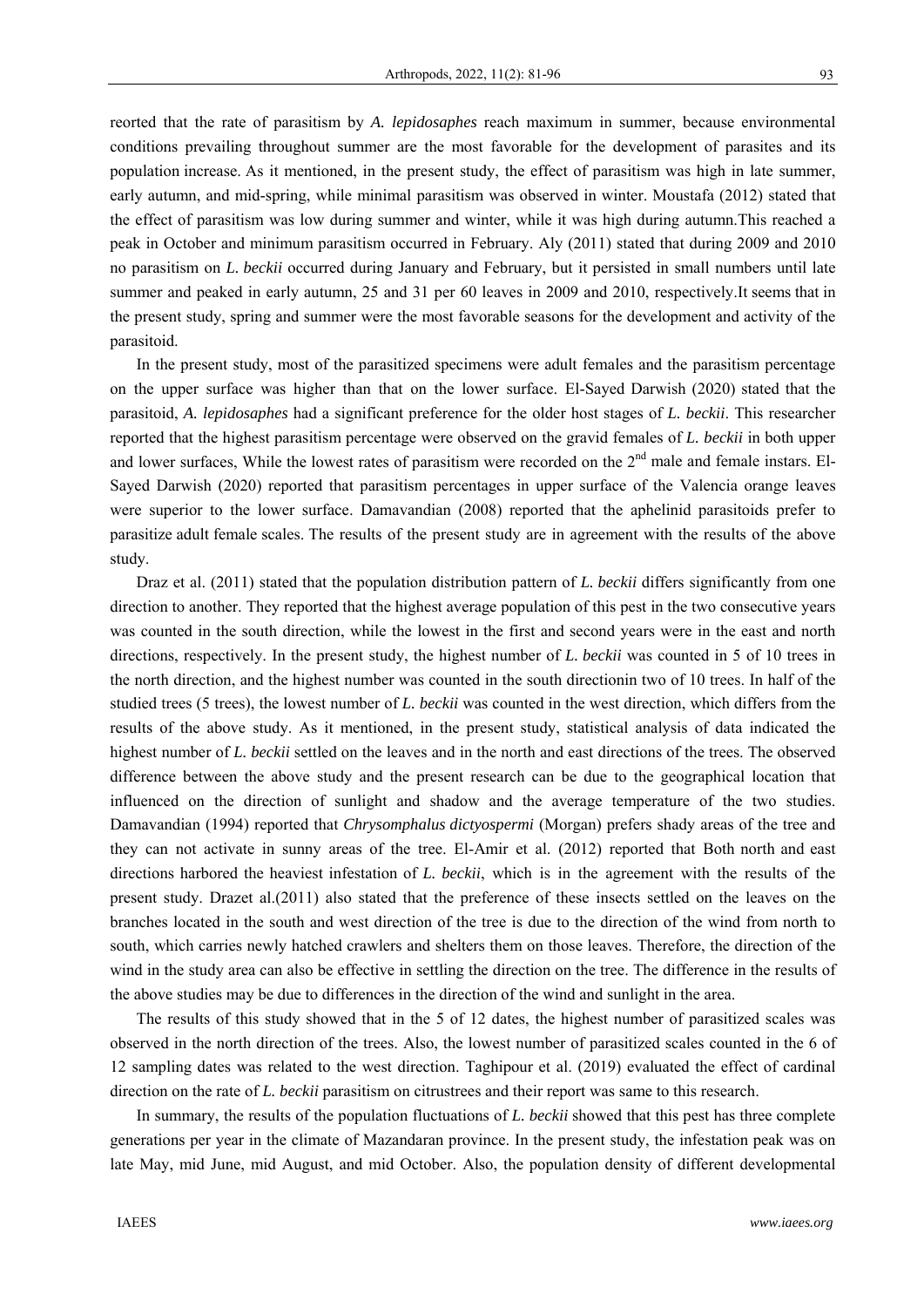stages of *L. beckii* on the upper of the leaves was higher compared to density on the lower of the leaves. In the present study, most of the parasitized specimens were adult females and the parasitism percentage on the upper surface was higher than that on the lower surface. The important point is that the time of maximum parasitism is obtained in late summer, which coincides with spraying the gardens, which can have a very negative effect on the activity of parasites, so non-chemical control is strongly recommended. In addition, because the activity of *L. beckii* is reported in all cardinal directions and is somewhat the same, it is better to sample the whole tree for controlling. The results showed that overwintering of this insect was in the form of second instar nymphs and an adult female.

## **Acknowledgments**

We would like to thank Dr. Shahram Hesami, who kindly helped us to identify the parasitoids wasps, and to thank Department of Plant Protection, Sari Agricultural Sciences and Natural Resources University.

### **References**

- Abd-Rabou S. 1997. Parasitoids attacking some species of scale insects (Homoptera: Coccoidea: Diaspididae) in Egypt. Proceeding of the First Scientific Conference of Agricultural Sciences. Vol. II: 727-736, Faculty of Agriculture, Assiut University, Assiut, Egypt
- Aly N. 2011. Population dynamics of the purple scale, *Lepidosaphes beckii* (Hemiptera: Diaspididae) and its parasitoid *Aphytis lepidosaphes* (Hymenoptera: Aphelinidae) as a new threat pest on mango trees in Egypt. Egyptian Academic Journal of Biological Sciences, 4(1): 1-12
- Anonymous. 2019. Agricultural Statistics. Horticultural Products: Volume II. Publications of the Ministry of Agriculture-Jahad, Tehran, Iran
- Avidov Z, Harpaz I. 1969. Plant Pests of Israel. Israel University Press, Jerusalem, Israel
- Azmayeshfard P. 2014. A Colour Atlas of Fruit Pests and Management: Their Recognition and Bioecology Of Insects, Acari and Rodents. Sepehr Publication, Tehran, Iran
- Bedford ECG,Van den Bery MA, De Villiers EA. 1998. Citrus Pests in the Republic of South Africa (Second Edition (revised)). Dynamic AD, Nelspruit, South Africa
- Bénassy C, Franco E, Onillon JC. 1975. Utilisationen France d'*Aphytis lepidosaphes* Comp., parasite specifique de la cochenille virgule des *Citrus* (*Lepidosaphes beckii* Newm.). I. Evolution de la cochenille. Fruits, 30: 185-189
- Claps LE, Wolff VRS, González RH. 2001. Catálogo de las Diaspididae (Hemiptera: Coccoidea) exóticas de la Argentina, Brasil y Chile. Revista de la Sociedad Entomologica Argentina, 60: 9-34
- Damavandian MR. 1994. Biology od citrus brown scale, *Chrysomphalus dictyospermi* (Morgan) (Hom. Diaspididae) in Mazandaran northern province of Iran. MSc Thesis, Shahid Chamran University of Ahvaz, Ahvaz, Iran
- Damavandian MR. 2008. Biological Control In Plant Protection. Sari Agricultural Sciences and Natural Resources University Press, Sari, Iran
- Damavandian MR. 2020. Citrus Pests, Biological Control and Considering The Conditions of Mazandaran. Sari Agricultural Sciences and Natural Resources University Press, Sari, Iran
- Danzig EM, Pellizzari G. 1998. Diaspididae. In: Catalogue of Palaearctic Coccoidea (Kozár F, ed). Hungarian Academy of Sciences, Akaprint NyomdaipariKft., Budapest, Hungary
- Davatchi A, Taghizadeh F. 1954. Les insectesnuisibles aux aurantiace´esen Iran. Applied Entomology and Phytopathology, 14: 3-80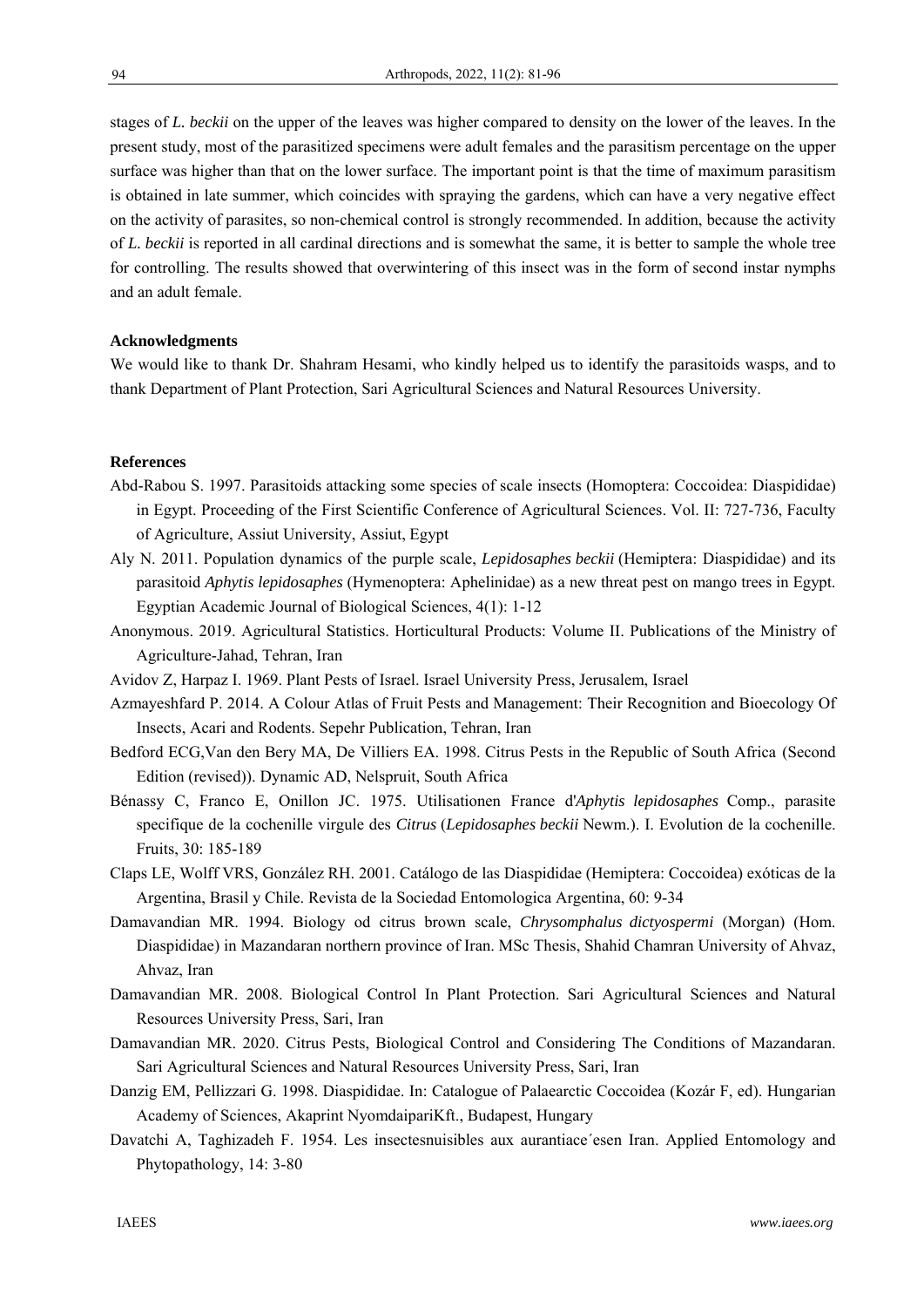- Davidson JH, Miller DR. 1990. Ornamental Plants: Armored Scale Insects, Their Biology, Natural Enemies and Control. Elsevier Amsterdam, Netherlands
- Debach P, Landi J. 1961. the introduced purple scale parasite, *Aphytis lepidosaphes* Compere, and a method of integrating chemical with biological control. Hilgardia, 31: 459-497
- Draz KAA, El-Saadany GB, Mansour MA, Hashem AFG, Darwish AAE. 2011. Ecological studies on the purple scale insect, *Lepidosaphes beckii* (Hemiptera: Diaspididae) on navel orange trees at Elbehaira governorate, Egypt in 2009 and 2010 seasons. Journal of Agriculture and Environmental Sciences Damanhour University, 10(1): 25-42
- Ebeling W. 1959. Subtropical Fruit Pests*.* Division of Agricultural Sciences, University of California, Los Angeles, USA
- El-Amir SM, Abou-Setta MM, Abd El-Ghaffar MM, Ibrahim IL, Mahmoud GH. 2012. Abundance and generation determination of *Lepidosaphes beckii* (Hemiptera: Diaspididae) on sour orange at Qalubyia Governorate. Egyptian Academic Journal of Biological Sciences, 5(3): 79-87
- El-Sayed Darwish AAF. 2020. Performance of *Aphytis lepidosaphes* Compere as a biological control agent of *Lepidosaphes beckii* (New.). Journal of Entomology, 17: 27-35
- Esmaeili M. 2007. Important Pests of Fruit Trees. Sepehr Publishing Center, Tehran, Iran
- Evans GA, Watson GW, Miller DR. 2009. A new species of armored scale (Hemiptera: Coccoidea: Diaspididae) found on avocado fruit from Mexico and a key to the species of armored scales found on avocado worldwide. Zootaxa, 1991: 57-68
- Fadamiro HY, Xiao Y, Hargroder T, Nesbitt M, Umeh V, Childers CC. 2008. Seasonal occurrence of key arthropod pests and associated natural enemies in Alabama Satsuma Citrus. Environmental Entomology, 37(2): 555-567
- Feli Kohikheili Z, Damavandian MR, Barimani Varandi H, Barari H. 2013. Study of biodiversity of super family Chacidoidea and its relationship with spraying in citrus orchards of Joybar and Sari towns, Mazandaran province. The Second National Congress on Organic and Conventional Agriculture, University of Mohaghegh Ardabili, Ardabil, Iran
- Foldi I. 2001. Liste des cochenilles de France (Hemiptera, Coccoidea). Bulletin de la Sociétéentomologique de France, 106: 303-308
- Garcia MM, Denno BD, Miller DR, Miller GL, Ben-Dov Y, Hardy NB. 2016. ScaleNet: A literaturebasedmodel of scale insect biology and systematics*.* Database. doi: 10.1093/database/bav118. http://scalenet.info
- Gill RJ. 1997. The scale insects of California. Part 3. The armored scales (Homoptera: Coccoidea: Coccidae). Technical Series in Agricultural Biosystematics and Plant Pathology No. 3. California Department of Food and Agriculture, Sacramento, California, USA
- Gulan PJ. 2004. Why the taxon Homoptera does not exist. Entomology, 33: 101-104
- Habib A, Salama HS, Amin AH. 2009. Population studies on scale insects infesting citrus trees in Egypt. Journal of Applied Entomology, 69(3): 318-330
- Hang TD, Beattie GAC, Watson GW, Pham VL, Nguyen VL, Le DK, Nguyen TH, Nguyen DV, Holford P. 2018. Citrus diaspidids in Viet Nam: New, and confirmation of previous, records based on morphological and molecular verification of taxa. Journal of Asia-Pacific Entomology, 21: 81-96
- Henderson RC. 2011. Diaspididae (Insecta: Hemiptera: Coccoidea). Fauna of New Zealand, 66: 275
- MafiPashakolaei SHA. 2012. Management of Important Citrus Pests in Orchards of Mazandaran Province. Agricultural Research, Education & Extension Organization, Ministry of Agriculture-Jahad, Sari, Iran
- Miller DR, Davidson JA. 2005. Armored Scale Insects Pests of Trees and Shrubs. Cornell University Press,